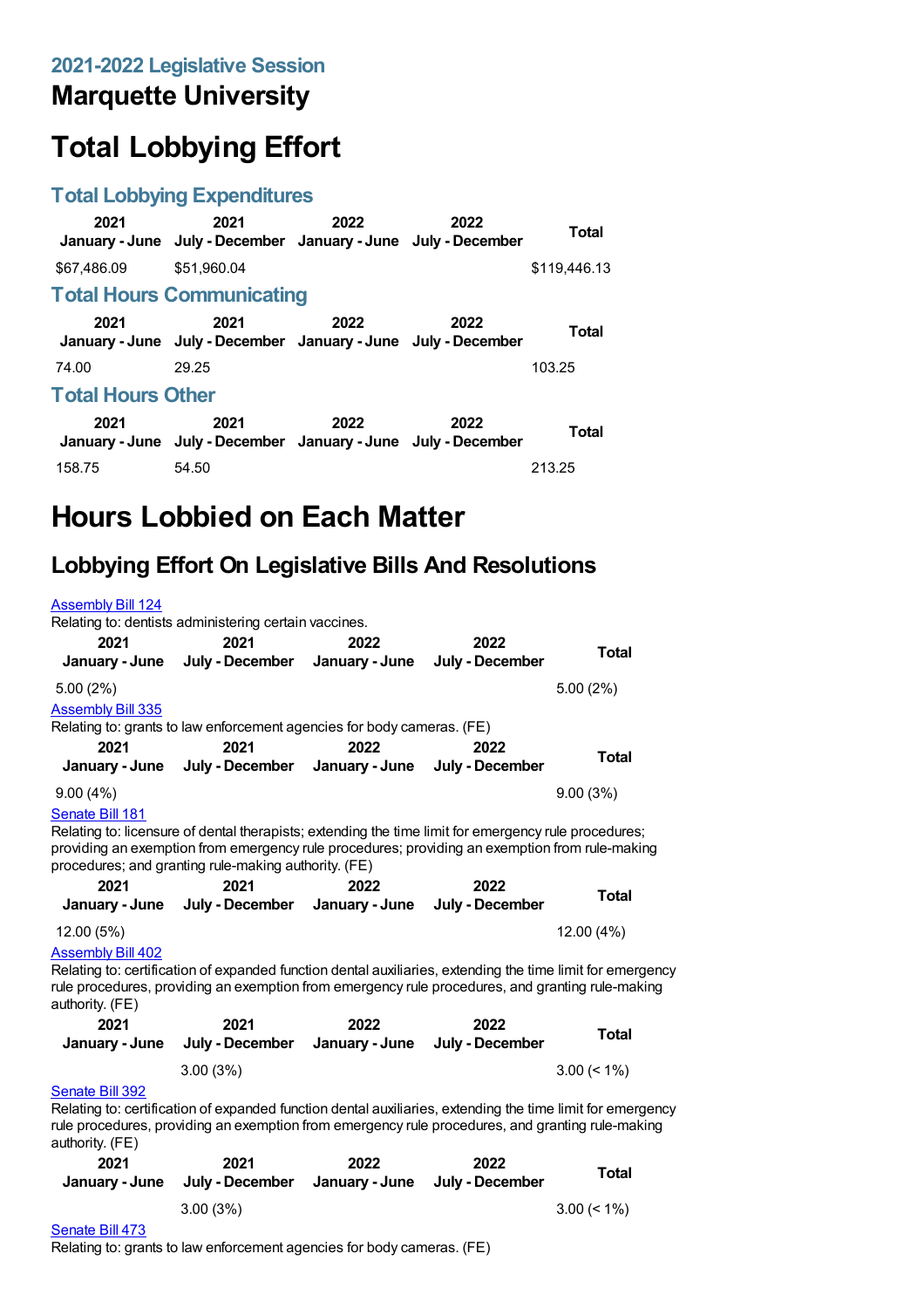| 2021<br>January - June                      | 2021<br>July - December January - June                                                                                                                                                       | 2022 | 2022<br>July - December | Total          |
|---------------------------------------------|----------------------------------------------------------------------------------------------------------------------------------------------------------------------------------------------|------|-------------------------|----------------|
|                                             | 3.00(3%)                                                                                                                                                                                     |      |                         | $3.00 \le 1\%$ |
| Senate Bill 394<br>authority. (FE)          | Relating to: advanced practice registered nurses, extending the time limit for emergency rule<br>procedures, providing an exemption from emergency rule procedures, and granting rule-making |      |                         |                |
| 2021                                        | 2021<br>January - June July - December January - June July - December                                                                                                                        | 2022 | 2022                    | Total          |
|                                             | 6.00(7%)                                                                                                                                                                                     |      |                         | 6.00(2%)       |
| <b>Assembly Bill 396</b><br>authority. (FE) | Relating to: advanced practice registered nurses, extending the time limit for emergency rule<br>procedures, providing an exemption from emergency rule procedures, and granting rule-making |      |                         |                |
| 1001                                        | 1001                                                                                                                                                                                         | ררחר | ררחר                    |                |

| 2021 | 2021<br>January - June July - December January - June July - December | 2022 | 2022 | <b>Total</b> |
|------|-----------------------------------------------------------------------|------|------|--------------|
|      | 7.00(8%)                                                              |      |      | $7.00(2\%)$  |

### **Lobbying Effort On Budget Bill Subjects**

| <b>Building Commission</b>                |                                        |                        |                         |             |  |  |
|-------------------------------------------|----------------------------------------|------------------------|-------------------------|-------------|--|--|
| 2021<br>January - June                    | 2021<br>July - December                | 2022<br>January - June | 2022<br>July - December | Total       |  |  |
| 16.00 (7%)                                |                                        |                        |                         | 16.00 (5%)  |  |  |
| <b>Higher Educational Aids Board</b>      |                                        |                        |                         |             |  |  |
| 2021<br>January - June                    | 2021<br>July - December January - June | 2022                   | 2022<br>July - December | Total       |  |  |
| 47.00 (20%)                               |                                        |                        |                         | 47.00 (15%) |  |  |
| <b>Health Services: Medicaid Services</b> |                                        |                        |                         |             |  |  |
| 2021<br>January - June                    | 2021<br>July - December January - June | 2022                   | 2022<br>July - December | Total       |  |  |
| 51.00 (22%)                               |                                        |                        |                         | 51.00 (16%) |  |  |

#### **Lobbying Effort On Topics Not Yet Assigned A Bill Or Rule Number**

| <b>Marquette University School of Dentistry</b> |  |  |
|-------------------------------------------------|--|--|
|                                                 |  |  |

| 2021<br>January - June   | 2021<br>July - December                                                                              | 2022<br>January - June | 2022<br>July - December | <b>Total</b>   |
|--------------------------|------------------------------------------------------------------------------------------------------|------------------------|-------------------------|----------------|
| 23.28 (10%)              | 24.29 (29%)                                                                                          |                        |                         | 47.57 (15%)    |
| Dental licensure         |                                                                                                      |                        |                         |                |
| 2021                     | 2021                                                                                                 | 2022                   | 2022                    | Total          |
| January - June           | July - December                                                                                      | January - June         | July - December         |                |
| 25.60 (11%)              |                                                                                                      |                        |                         | 25.60 (8%)     |
| <b>Higher education</b>  |                                                                                                      |                        |                         |                |
| 2021                     | 2021                                                                                                 | 2022                   | 2022                    | Total          |
| January - June           | July - December                                                                                      | January - June         | July - December         |                |
| 32.59 (14%)              | $8.38(10\%)$                                                                                         |                        |                         | 40.97 (13%)    |
|                          | Co-Sponsorship of LRB-5564/1, relating to spinal cord injury research grants and symposia. We are    |                        |                         |                |
|                          | seeking to include one representative from Marquette University on the Spinal Cord Injury Council in |                        |                         |                |
|                          | support of this important research effort.                                                           |                        |                         |                |
| 2021<br>January - June   | 2021<br>July - December                                                                              | 2022<br>January - June | 2022<br>July - December | Total          |
|                          |                                                                                                      |                        |                         |                |
|                          | 0.84(1%)                                                                                             |                        |                         | $0.84 \le 1\%$ |
| <b>Nursing workforce</b> |                                                                                                      |                        |                         |                |
| 2021                     | 2021                                                                                                 | 2022                   | 2022                    | Total          |
| January - June           | July - December                                                                                      | January - June         | July - December         |                |